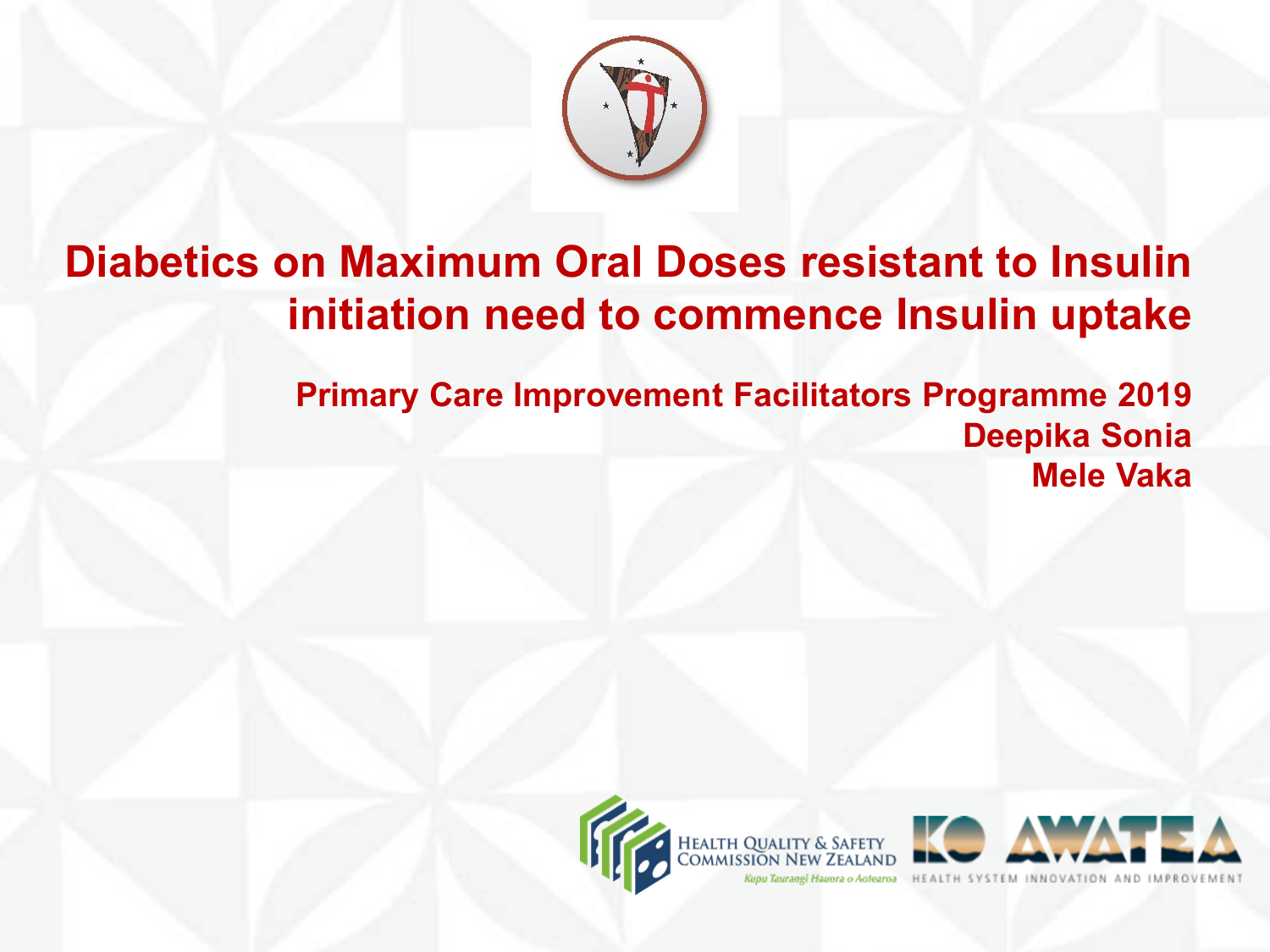

# **Improvement Facilitators:**

- Deepika Sonia Special Projects Analyst
- Mele Vaka Clinical Services Manager

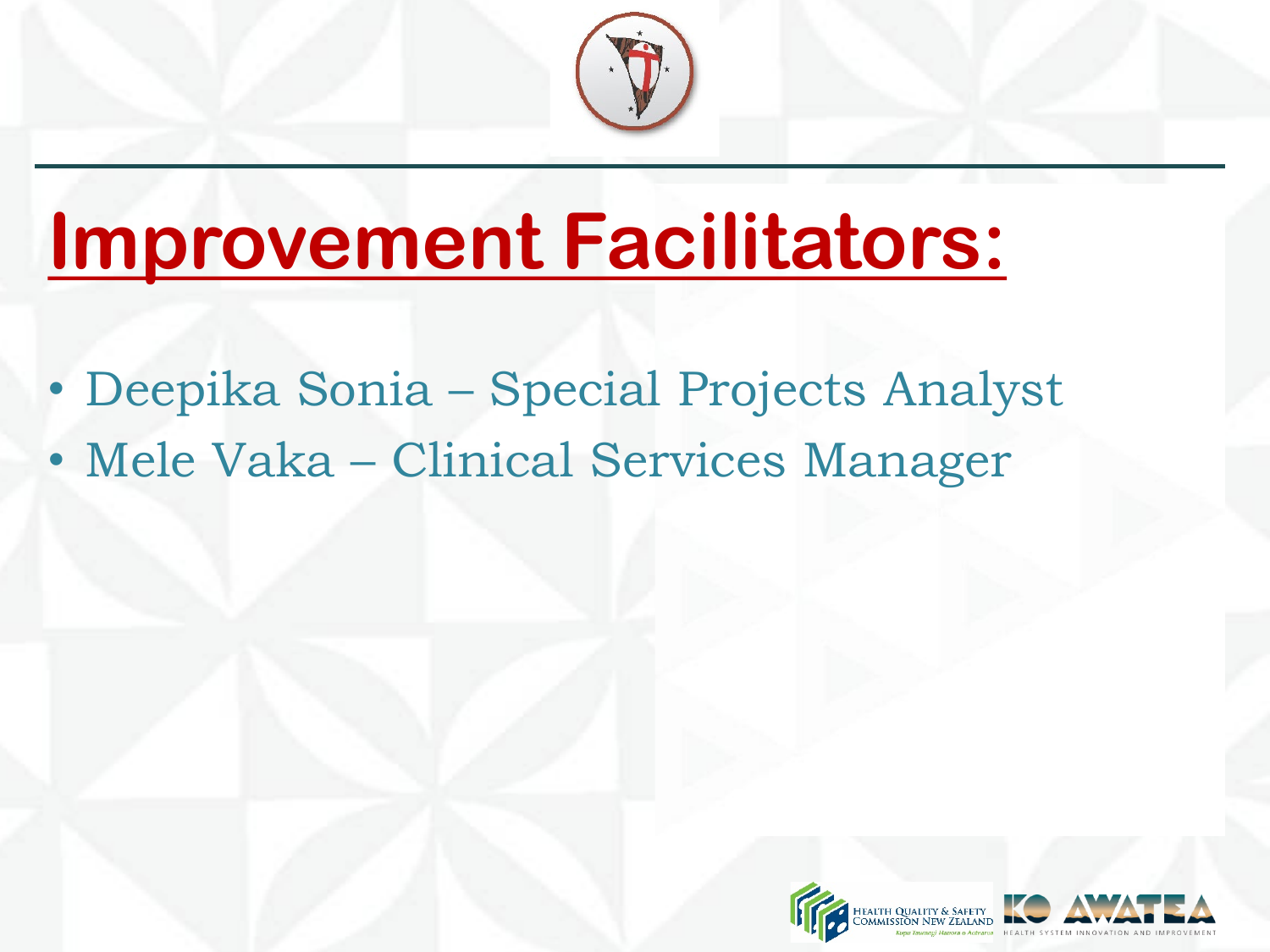

#### **Project Background:**

- Established in 1997, the Tongan Health Society (THS) is the only privately developed Tongan Integrated Family Health Centre operating outside the Kingdom of Tonga in New Zealand.
- We have 3 medical centres in Auckland (Onehunga, Panmure and Kelston), serving a population of over 6000 registered patients.
- Prevalence of Pacific People with Diabetes in the Auckland region is 21% (5,790). Langimalie Clinic are dealing with 15% of this total cohort. The majority of the patients at the clinic are Tongans (95%).
- At present we have a total of 254 patients who are on maximum orals 'needing' to go on Insulin.
- There is little information available about Pacific family barriers to Insulin initiation and intensification particularly for those on maximum oral hypoglycaemics where Insulin is now needed in their management.
- We intend to document these barriers and design a tool to overcome them, which will ultimately lead to reduced HbA1c values.

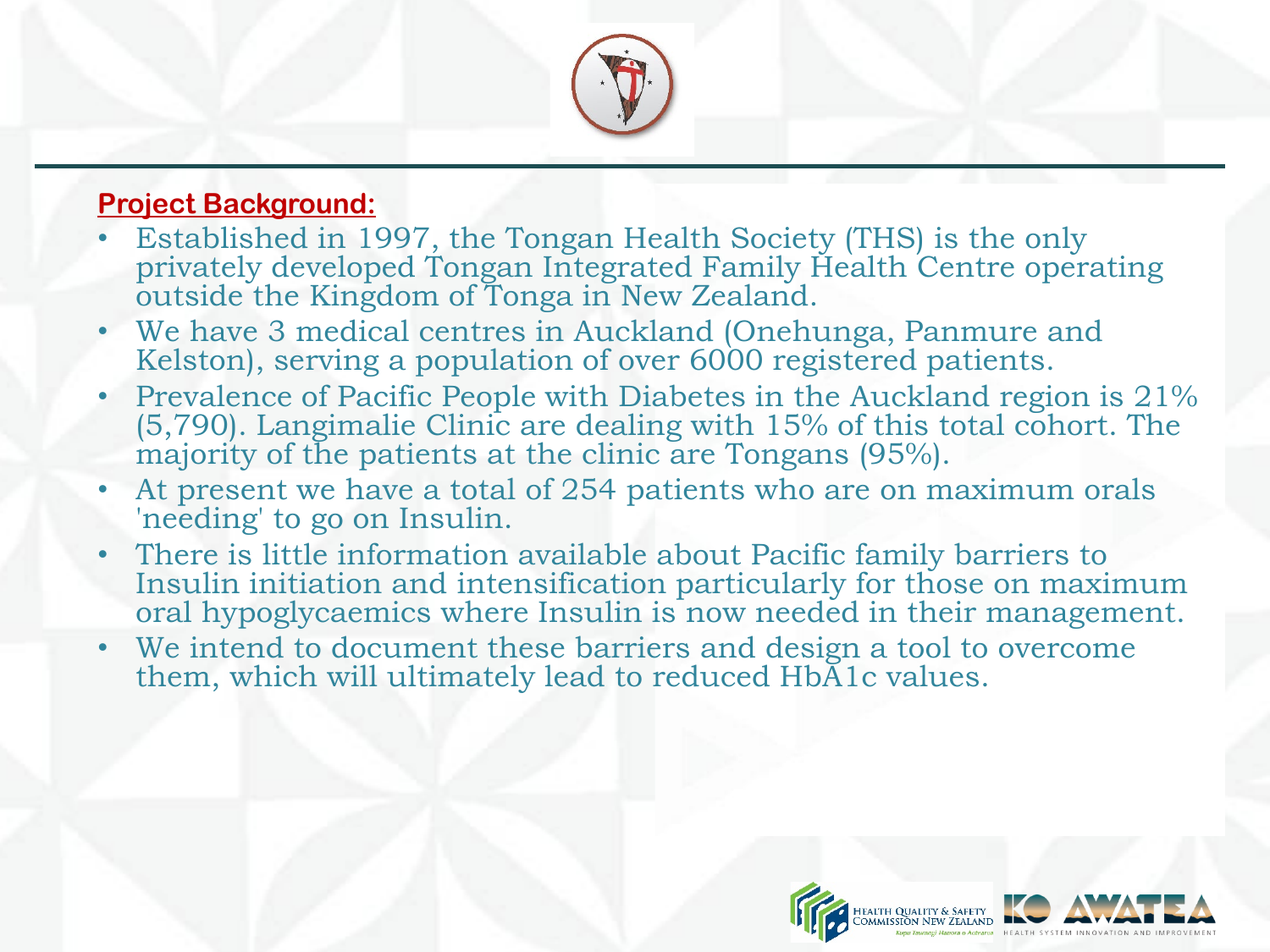

### **Improvement Team:**

- Dr Glenn Doherty (CEO Medical Director & Project Sponsor)
- Deepika Sonia (Special Projects Analyst)
- Mele Vaka (Clinical Services Manager)
- Rachel Steed (Diabetes Nurse Specialist / Nurse Prescriber)
- Fifita McCready (Diabetes Nurse Specialist)
- Dr Glennis Mafi (Tasilisili Manager)
- Wendy Allen (Clinical Admin Manager)

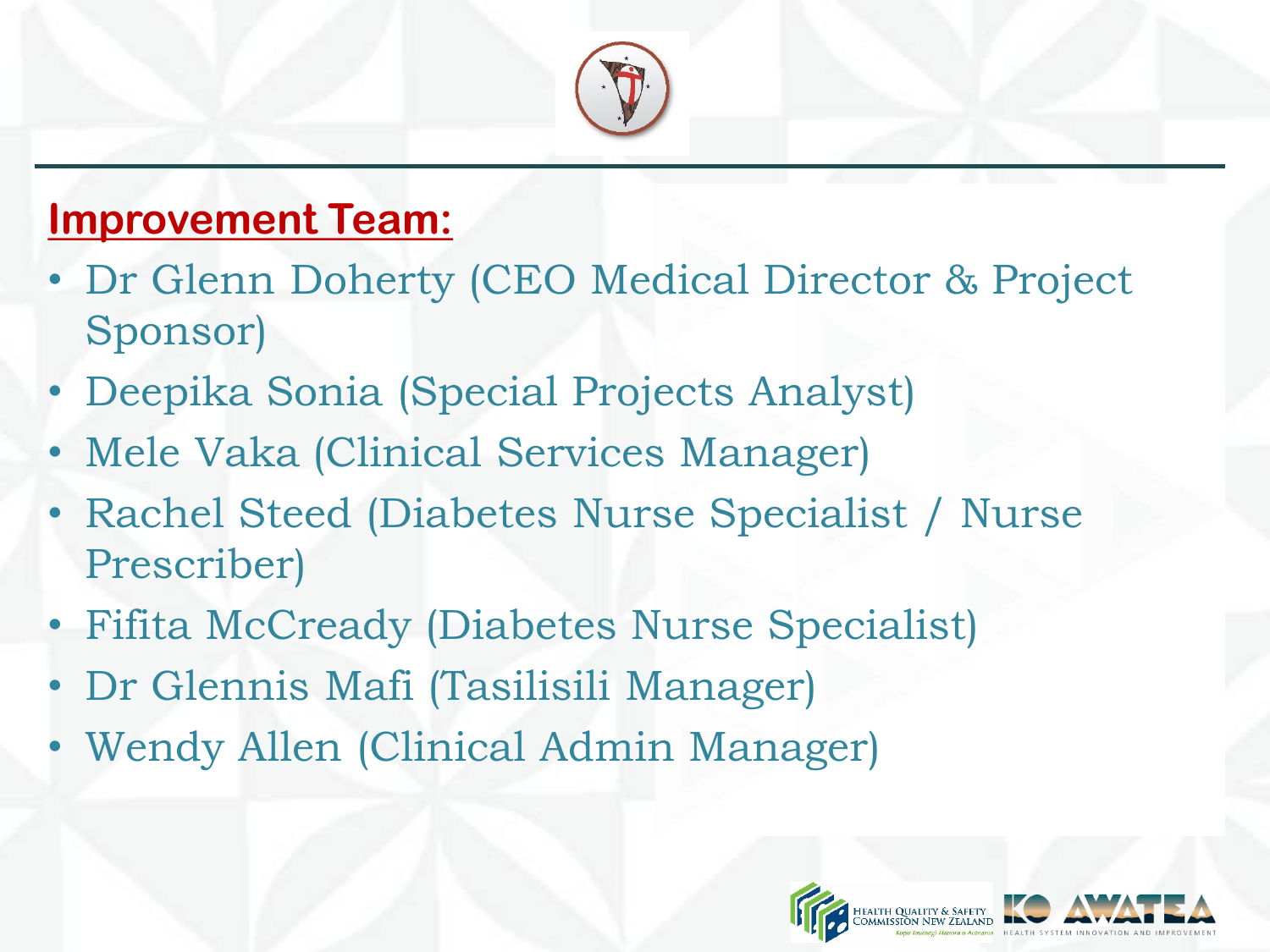

# **Problem Statement:**

254 of our Diabetic patients on the maximum oral dose are resistant to insulin initiation and intensification. This will adversely affect their health and have wider impacts on employment and family financial viability.

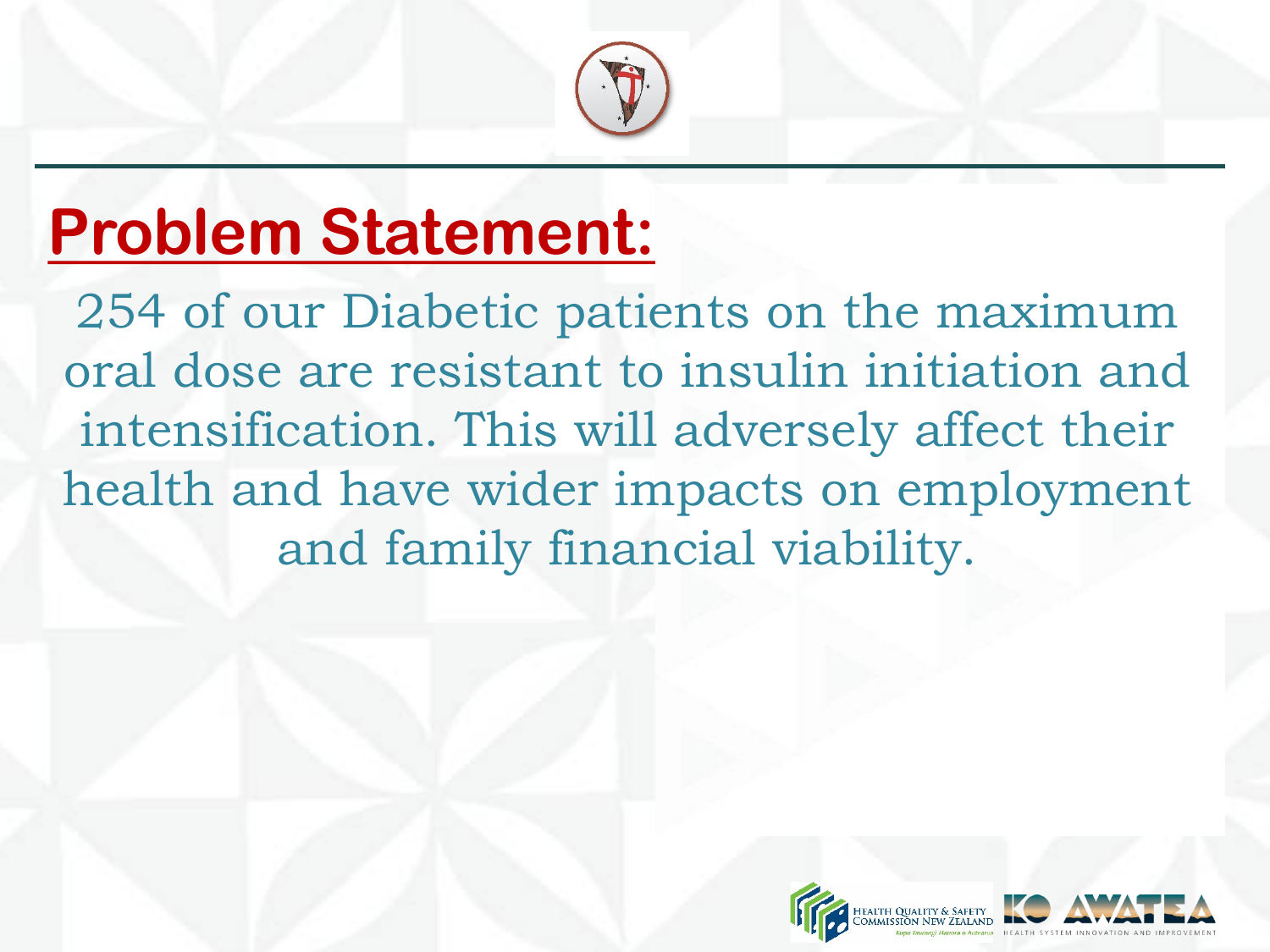

# **Aim Statement:**

To reduce HbA1c levels from current baseline readings to 15% in Diabetics on max. oral dose who are unwilling to start Insulin, by April 2020.

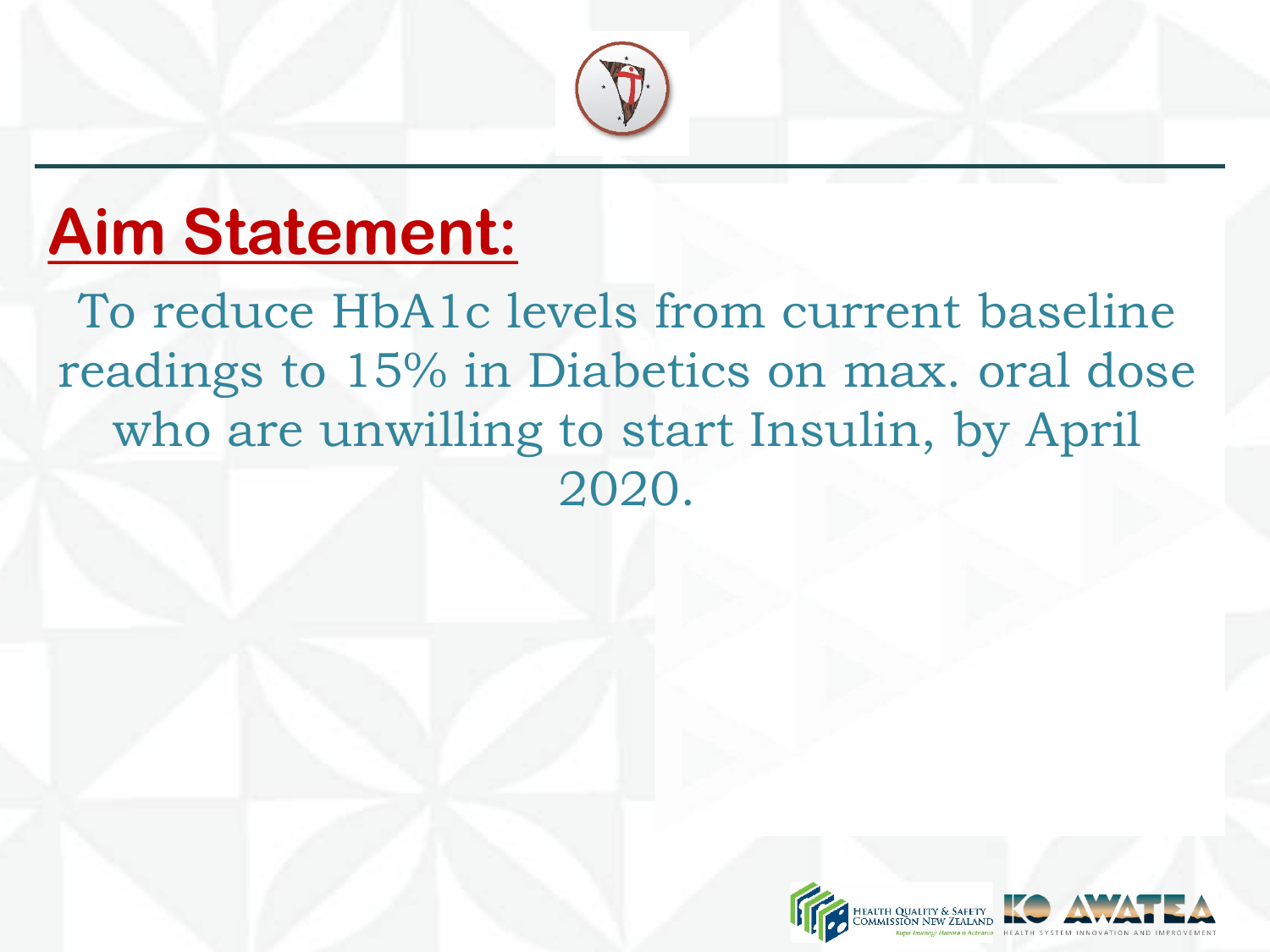

#### **Driver Diagram:**

To reduce HbA1c levels from current baseline readings to 15% in Diabetics on max. oral dose who are unwilling to start Insulin by April 2020

**Insulin Access** Patient Engagement

**Professional Capability** 

### Free scripts from pharmacy

Free Insulin Rx from the clinic

Advertise about free scripts via radio programs, church programs, posters, flyers, during consults etc.

Home visits, clinic visits,<br>workplace visits to<br>accommodate patient suitability

Diabetes Nurse available via

Conducting workshops, DSMEs and SMEs including whanau

Contact details checked each<br>time the patient is seen

WV

Social workers, Mental Health team to help with other patientrelated issues

Regular Blood Tests and Blood<br>Glucose Self monitoring

Diabetes Specialist, Diabetes<br>Specialist Nurses and other<br>clinical staff well trained to<br>deliver Diabetes services

Patient Specific Package of

Reduced Cost

Medication / Pharmacy Access

Identify individual patient barriers to start Insulin

Patient motivation, focusing on

guidelines regarding how to<br>communicate with patients

for patients

Peer group sessions for nurses<br>& doctors to discuss learning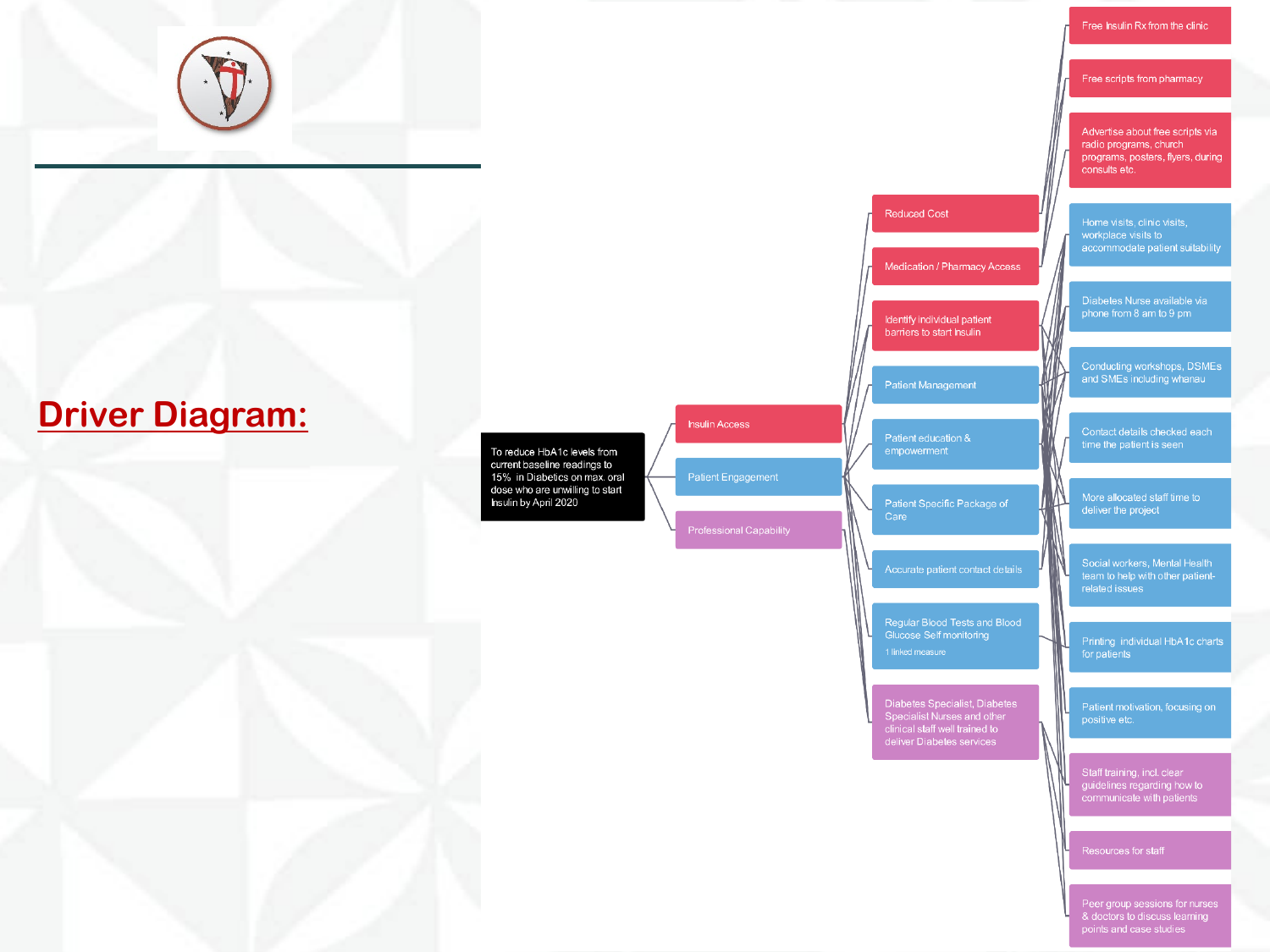

### **Diagnose the problem – data:**

We have a total of 254 patients who are on maximum orals needing to go on Insulin, who are spread across both the Auckland District Health Board (ADHB) and the Counties Manukau District Health Board (CMDHB) catchment areas. Most participants are Q5 and live in the most deprived areas of Auckland. ADHB and CMDHB recorded over 75% of the Pacific populations living in deprived areas of Auckland.

Prevalence of Pacific People with Diabetes in the Auckland region is 21% (5,790). Langimalie Clinic are dealing with 15% of this total cohort. The majority of the patients at the clinic are Tongans (95%).

At present we have a total of 254 patients who are on maximum orals 'needing' to go on Insulin.

There is little information available about Pacific family barriers to Insulin initiation and intensification particularly for those on maximum oral hypoglycaemics where Insulin is now needed in their management. We intend to document these barriers and design a tool to overcome them, which will ultimately lead to reduced HbA1c values.

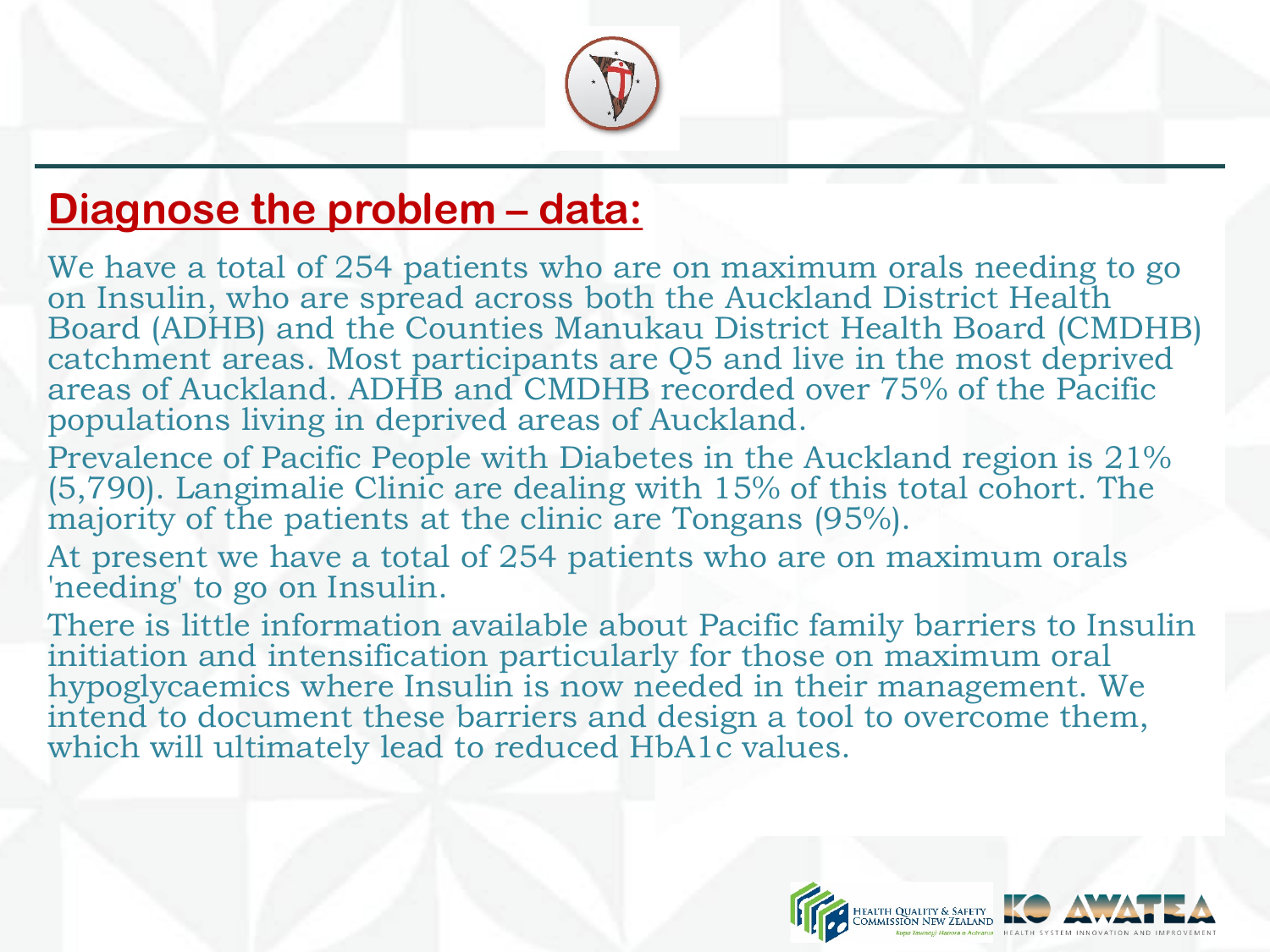

- **Tools used to Diagnose the problem:**
- Ishikawa Diagram
- 5 Whys
- **What surprised you about what you discovered?**
- Don't know clearly why patients are resistant to start Insulin

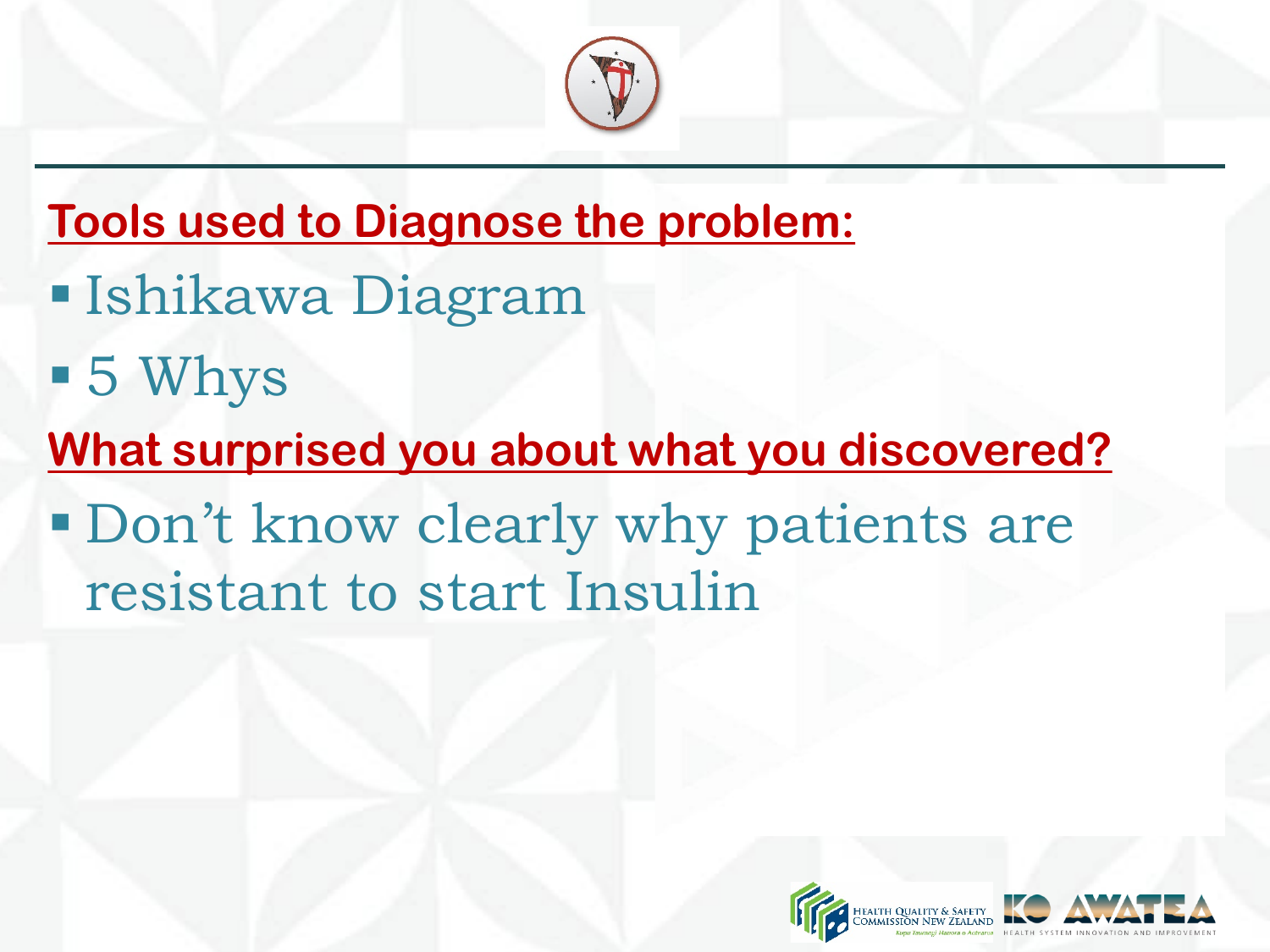

### **Capturing the Patient Experience:**

- Surveys
- Questionnaires

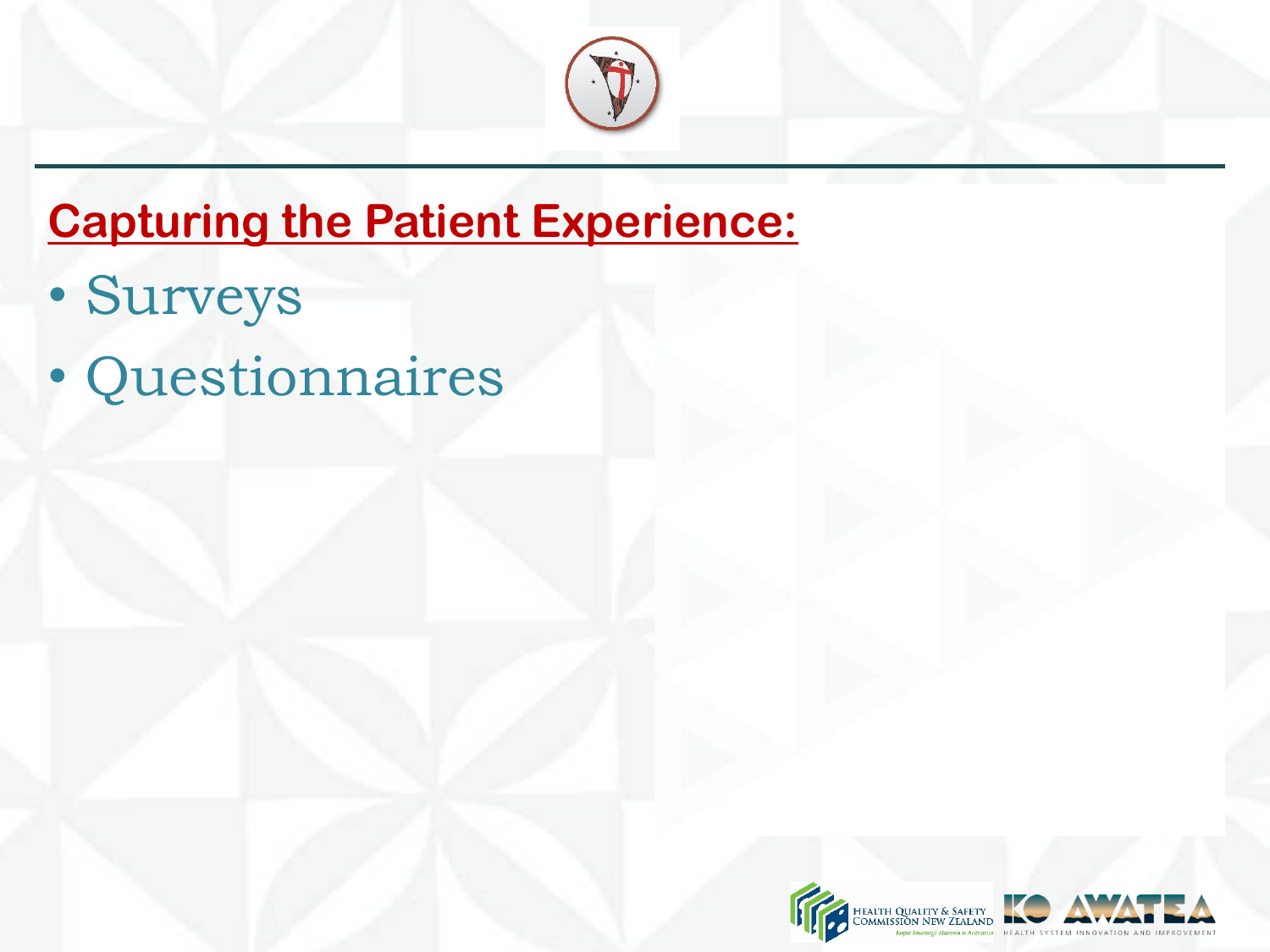

### **Stakeholders Analysis – 26/04/2019:**

| <b>Stakeholder</b>                                                                                                        | <b>No commitment</b> | Let it happen                        | Help it happen      | <b>Make it happen</b> |  |  |
|---------------------------------------------------------------------------------------------------------------------------|----------------------|--------------------------------------|---------------------|-----------------------|--|--|
| <b>DEEPIKA SONIA</b>                                                                                                      |                      |                                      |                     | <b>XX</b>             |  |  |
|                                                                                                                           |                      | Action/s planned to move stakeholder |                     |                       |  |  |
| <b>MELE VAKA</b>                                                                                                          |                      |                                      |                     | <b>XX</b>             |  |  |
|                                                                                                                           |                      | Action/s planned to move stakeholder |                     |                       |  |  |
| <b>RACHEL STEED</b>                                                                                                       |                      |                                      | X                   | X                     |  |  |
|                                                                                                                           |                      |                                      |                     |                       |  |  |
| <b>FIFITA MCCREADY</b>                                                                                                    | X                    |                                      |                     | X                     |  |  |
|                                                                                                                           |                      |                                      |                     |                       |  |  |
| <b>DR GLENN DOHERTY</b>                                                                                                   |                      |                                      |                     | <b>XX</b>             |  |  |
|                                                                                                                           |                      |                                      |                     |                       |  |  |
|                                                                                                                           |                      |                                      |                     |                       |  |  |
|                                                                                                                           |                      |                                      |                     |                       |  |  |
|                                                                                                                           |                      |                                      |                     |                       |  |  |
|                                                                                                                           |                      |                                      |                     |                       |  |  |
| Mark the current state for your Stakeholders the desired state and how you plan to keep or move them to the desired state |                      |                                      |                     |                       |  |  |
|                                                                                                                           |                      | $X = Current State$                  | $X =$ Desired State |                       |  |  |
|                                                                                                                           |                      |                                      |                     |                       |  |  |

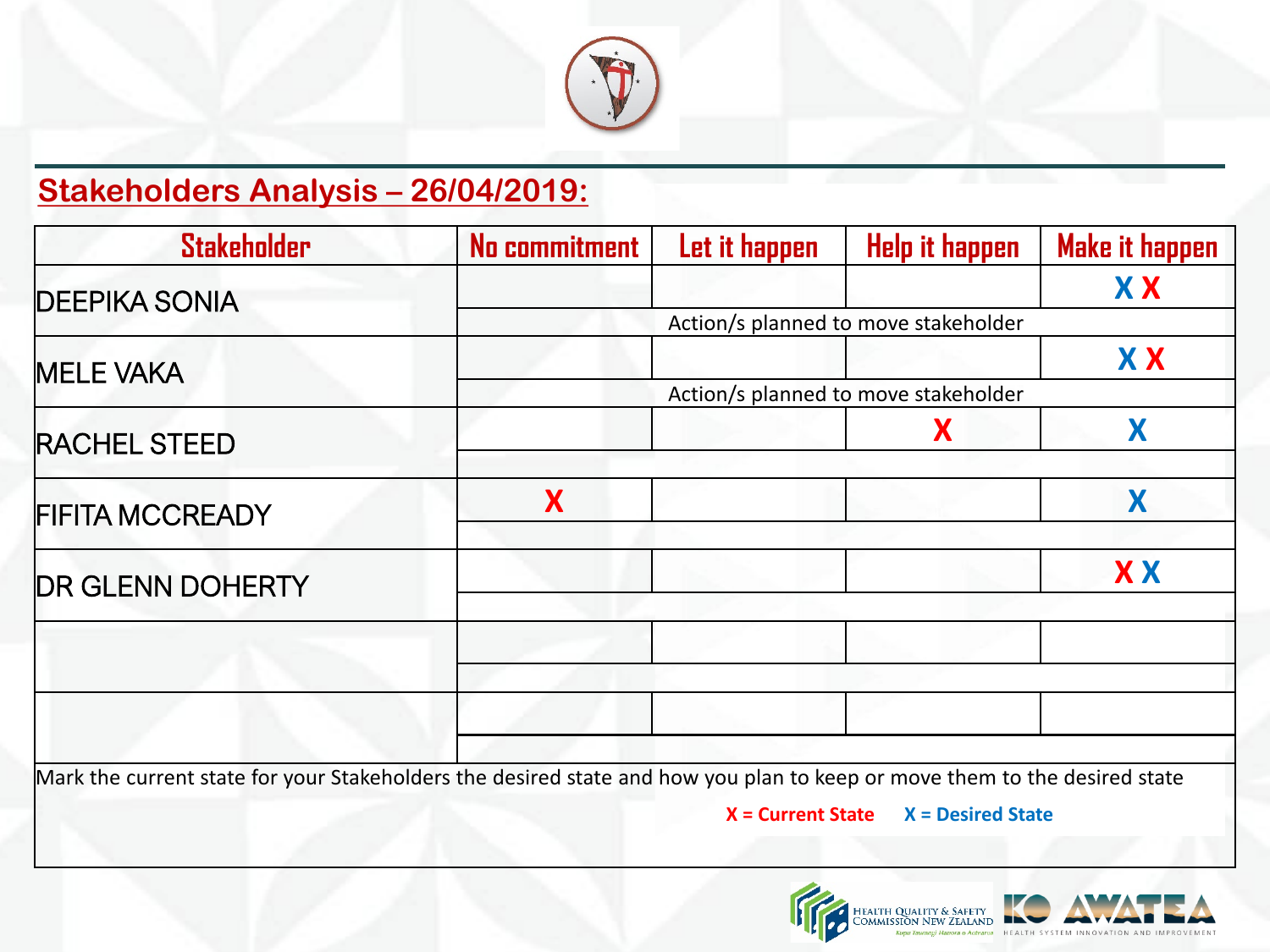

### **Stakeholder communication plan:**

| <b>Stakeholder</b>     | Motivation/values Action/message                |                                        | <b>Strategy</b>                                                          | <b>Responsibility</b>           | <b>Reflection</b>                         |
|------------------------|-------------------------------------------------|----------------------------------------|--------------------------------------------------------------------------|---------------------------------|-------------------------------------------|
| <b>Rachel Steed</b>    | Passionate about<br>Diabetes and well<br>driven | NA (Already<br>motivated)              | More hours to<br>deliver the<br>project                                  | Dr Glenn Doherty<br>& Mele Vaka | Starting and<br>completing the<br>project |
| <b>Fifita McCready</b> | Helping people                                  | People need your<br>help and expertise | <b>Working</b><br>together with<br>Rachel and<br>conducting<br>workshops | Mele Vaka                       | Starting and<br>completing the<br>project |

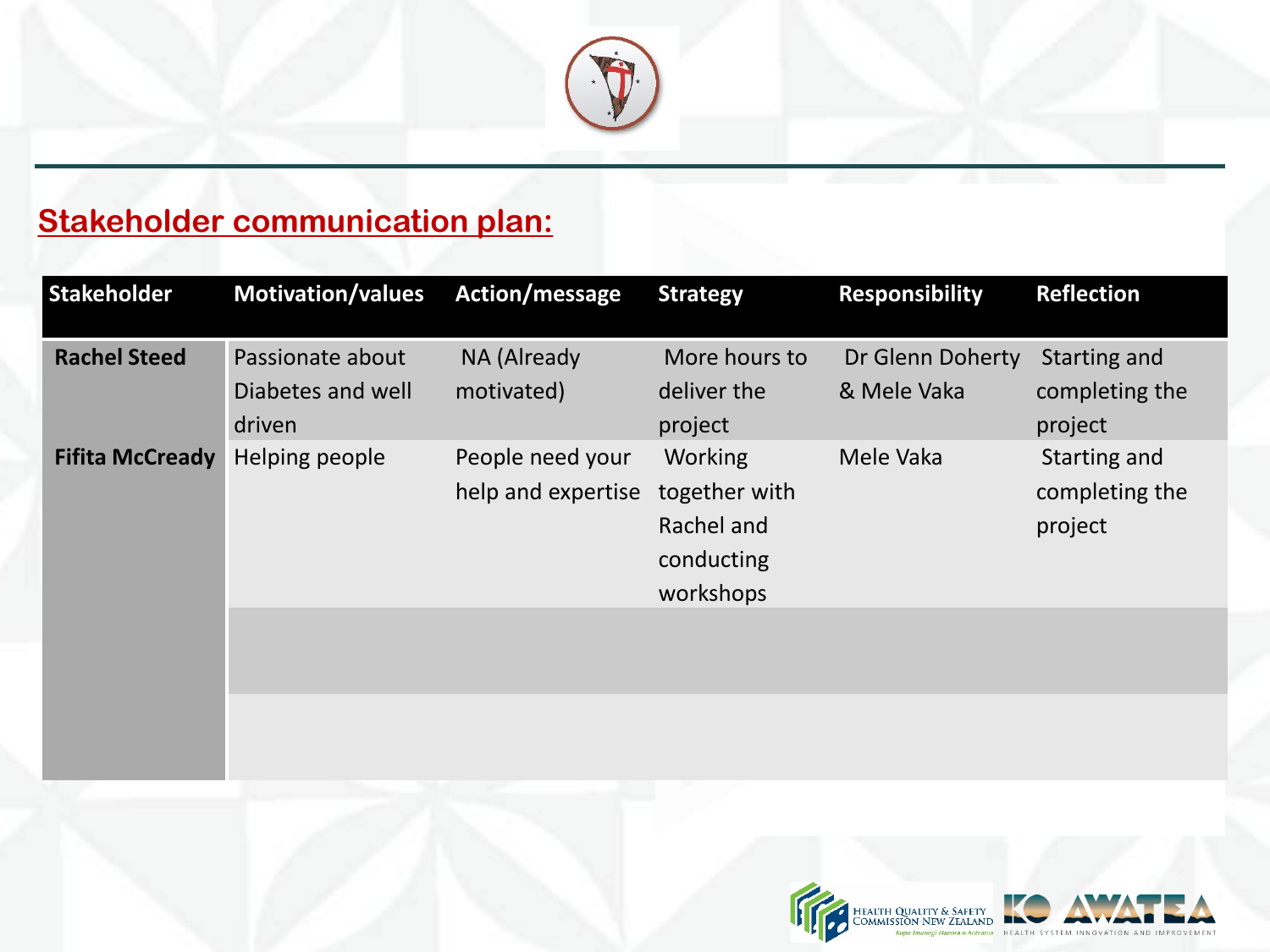

# **Family of Measurements**

| <b>Measurement</b><br><b>Type</b> | <b>Measurement Name</b>                  | <b>Measurement definition</b>                                                                             | <b>Data Collection How and Who</b>                                                                                                                                                                     | <b>Comments</b> |
|-----------------------------------|------------------------------------------|-----------------------------------------------------------------------------------------------------------|--------------------------------------------------------------------------------------------------------------------------------------------------------------------------------------------------------|-----------------|
| <b>Outcome</b>                    | HbA1c                                    | HbA1c refers to glycated haemoglobin<br>(A1c), which identifies average plasma<br>glucose concentration.  | Quarterly Blood tests for HbA1c values<br><b>Diabetes Nurse</b>                                                                                                                                        |                 |
| <b>Process</b>                    | Number of patients<br>started on Insulin | Identification and count of the total<br>number of Diabetics on max. Oral Doses<br>who started on Insulin | Patient alerts in patient files on PMS<br>Monthly reporting<br>Diabetes Nurse & Recall Assistant<br>$\bullet$                                                                                          |                 |
| <b>Process</b>                    | Insulin uptake                           | Regular administration of Insulin by the<br>patients                                                      | HbA1c measurements - Quarterly reporting<br>Glucose monitoring twice weekly initially, then<br>$\bullet$<br>weekly, then fortnightly and finally monthly<br>Monthly reporting<br><b>Diabetes Nurse</b> |                 |
| <b>Process</b>                    | <b>Barrier Identification</b>            | <b>Identification of Barriers to Insulin</b><br>uptake                                                    | Questionnaires / Interviews<br>Surveys<br>Workshops, DSMEs/SMEs<br>Diabetes Nurse & Recall Assistant                                                                                                   |                 |
| <b>Process</b>                    | <b>Weight Loss</b>                       | Weight lost after started on the project                                                                  | <b>Physical Measurements</b><br>Monthly reporting<br><b>Diabetes Nurse</b>                                                                                                                             |                 |
| <b>Process</b>                    | Life Style<br>Measurements (LSMs)        | Diet & Exercise records of patients                                                                       | <b>Interviews</b><br>Monthly reporting<br><b>Diabetes Nurse</b>                                                                                                                                        |                 |
| <b>Process</b>                    | <b>Patient Education</b>                 | Patients' education on Diabetes<br>management                                                             | Monitoring of housekeeping abilities<br>Monthly reporting<br><b>Diabetes Nurse</b>                                                                                                                     |                 |
| <b>Balance</b>                    | Hypoglycemia                             | Blood sugars fall below the normal levels                                                                 | <b>Interviews</b><br>$\bullet$<br>Monthly reporting<br><b>Diabetes Nurse</b>                                                                                                                           |                 |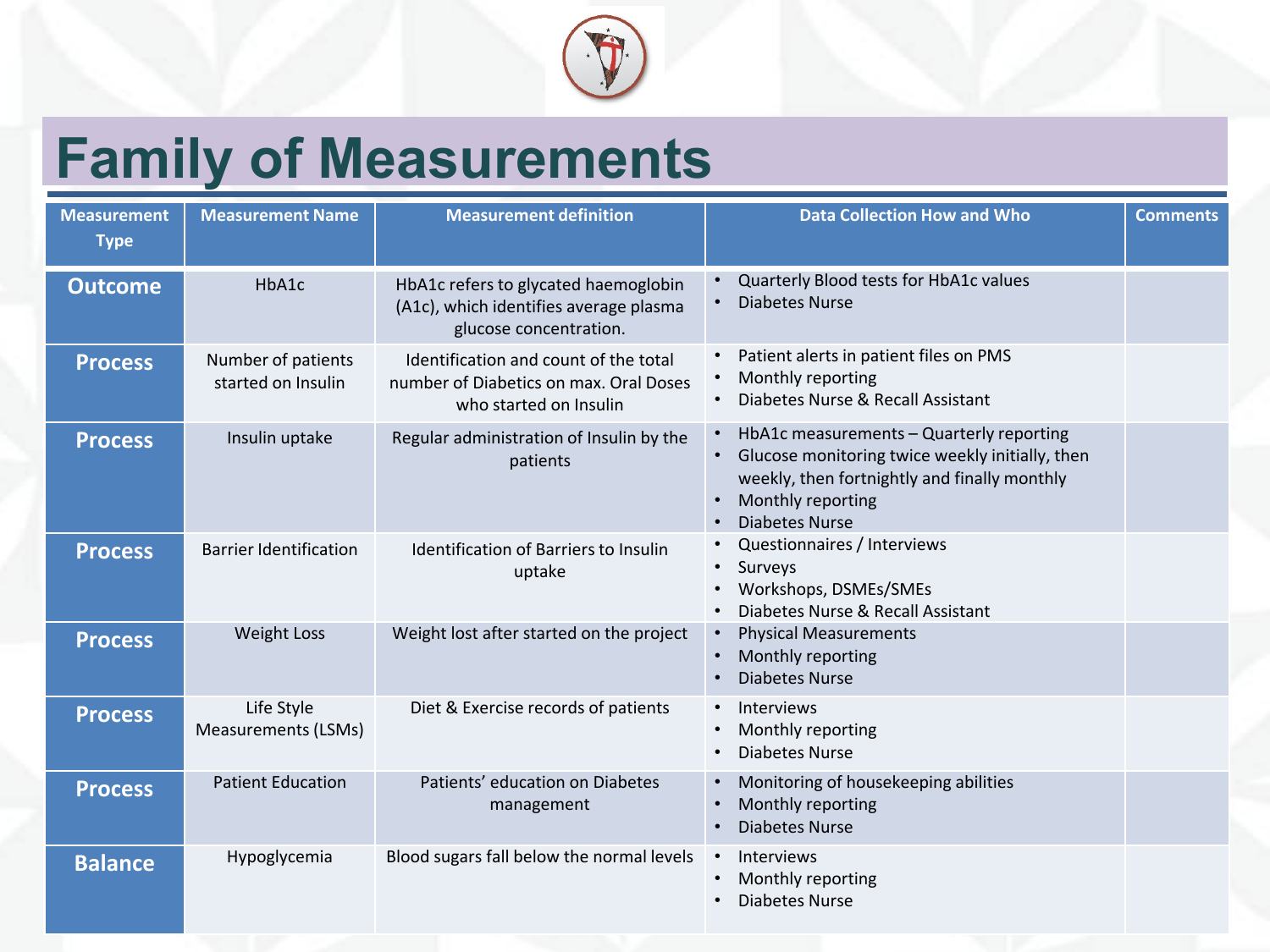

## **Generate Change Ideas to Test**

- Change ideas currently being tested Advertise free scripts from Pharmacy Free Insulin Rx from clinic
- What is the rationale for testing these changes?
- Frontline experience, Innovation
- How/where do these ideas link to your driver diagram

Free Scripts (CHANGE IDEA)

Reduced Costs & Medication/Pharmacy access (SECONDARY DRIVER)

Insulin access (PRIMARY DRIVER)

To reduce HbA1c levels from current baseline readings to 15% in Diabetics on max. oral dose who are unwilling to start Insulin by April 2020. (AIM)



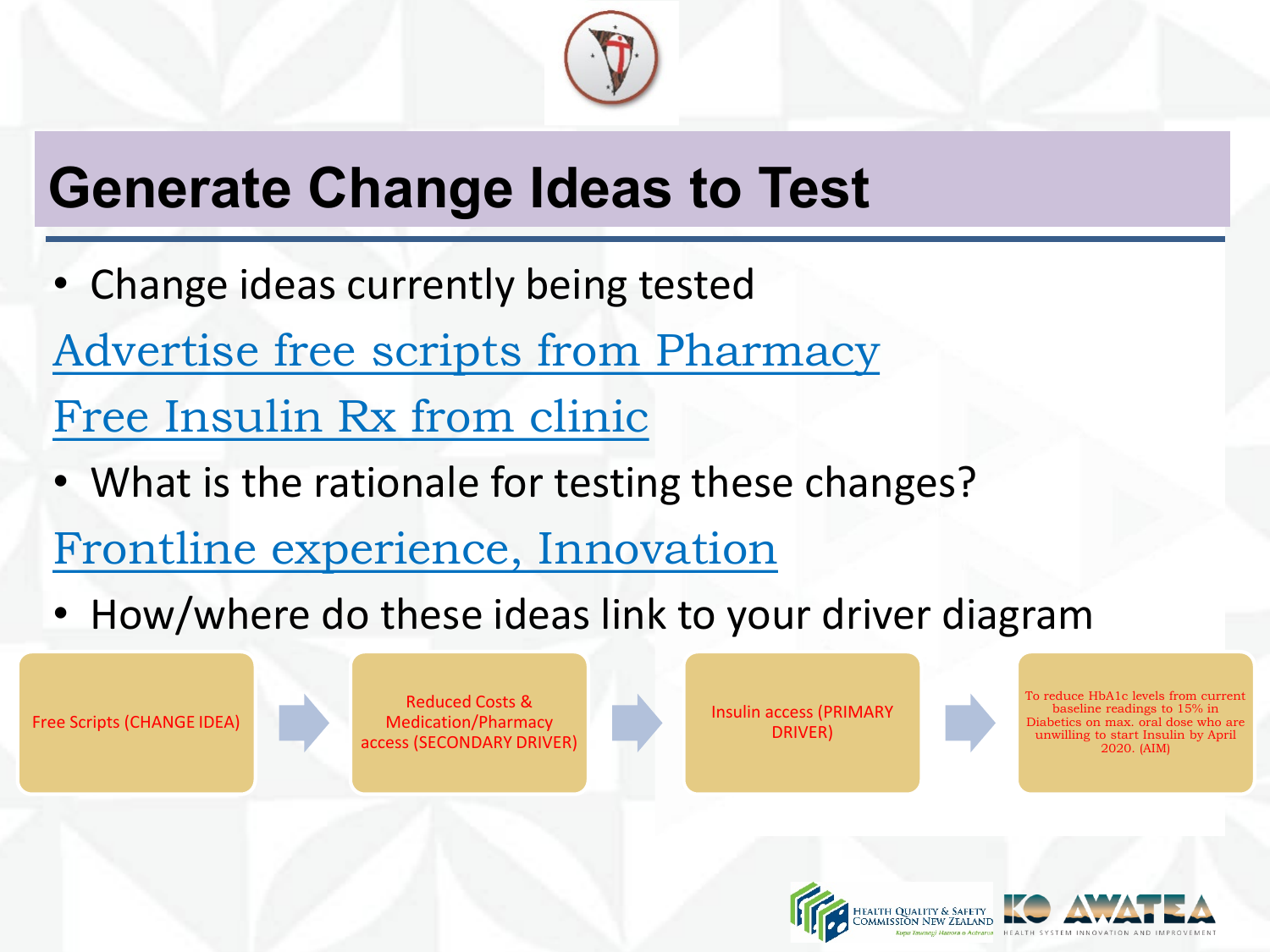

## **What are you currently testing?**

• Provide details of your one of your current PDSA's, include your measures

Advertise Free Prescriptions from Pharmacy & Clinic.

- Include your questions, predictions, data and learning
- Face to face & telephonic consults by Diabetes Nurse
- What are your thoughts on your current health situation? (To ascertain patient knowledge about Diabetes)
- What do you know about Insulin treatment?
- Educate about free Insulin prescriptions
- Collect information
- LEARNING Patients more amenable to start Insulin after learning about free prescriptions.

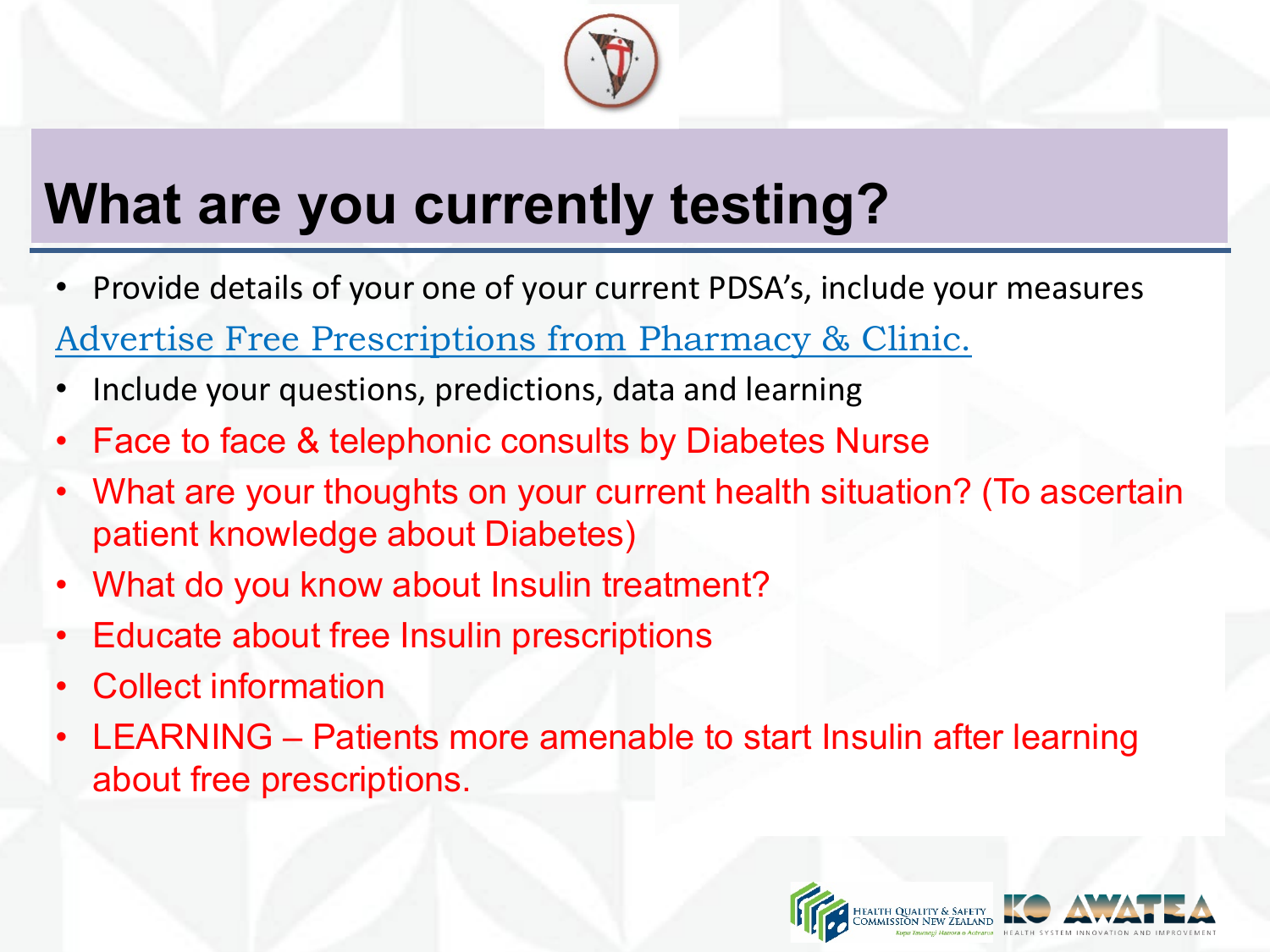

## **Data Analysis & Reporting – Runcharts etc**

- Start tracking and sharing your family of measures
- Initially you will need to look at process measures as changes here may be seen earlier than your outcome measure
- Remember to share these with your team on a regular basis

Will be starting our first patient on the project within this week.

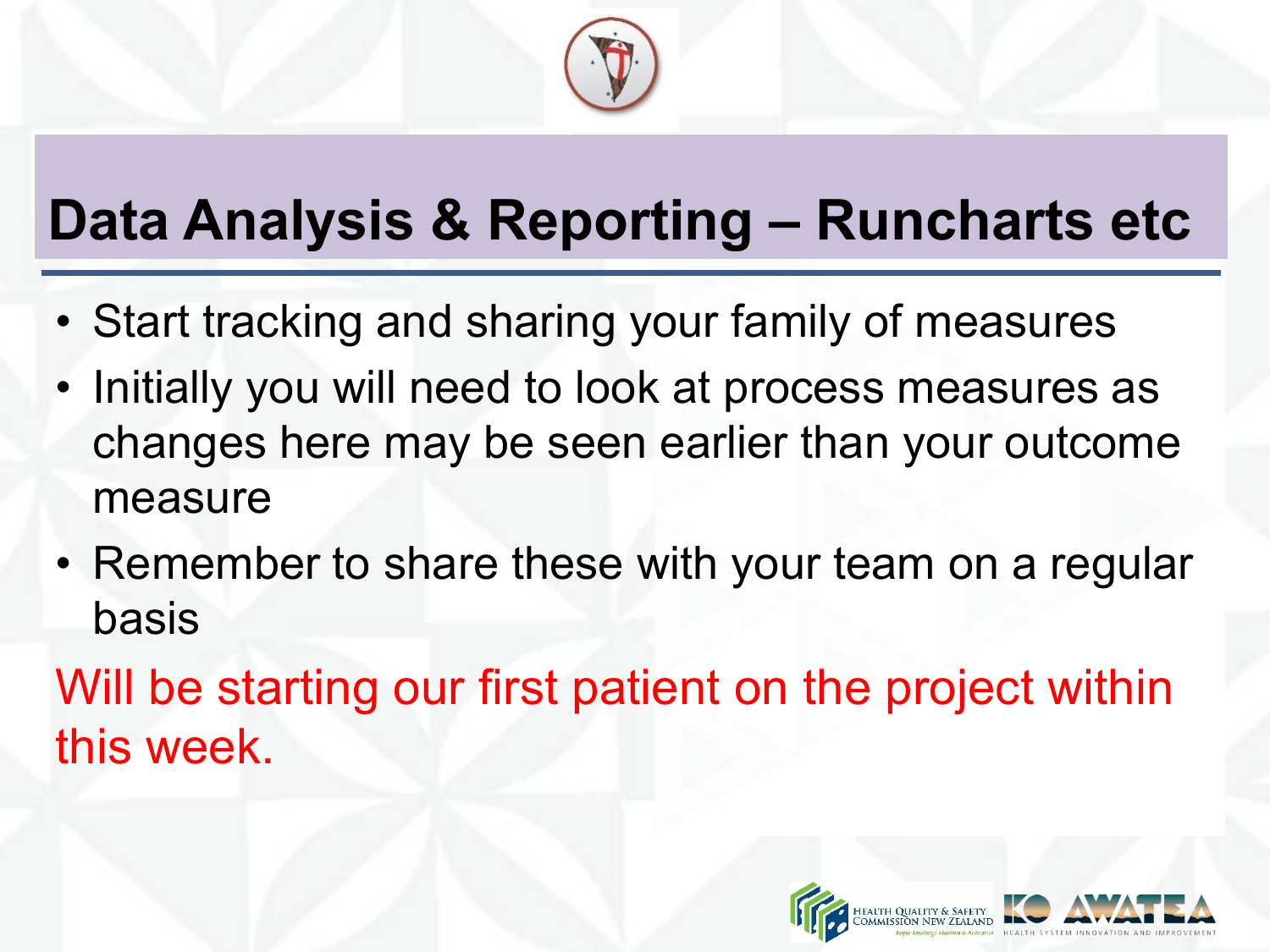

#### **Key Success/barriers:**



#### **Keys to Success:**

- Team work organisation, flexibility and cooperation
- Effective Communication (clinician-patient)
- Efficient & Dynamic work plan
- Data Collection, Analysis and Reporting **Barriers:**
- Hard-to-get-hold-of-patients
- Lack of communication (clinician-patient)
- Lack of allocated staff hours
- Language Barriers
- Cultural Divide